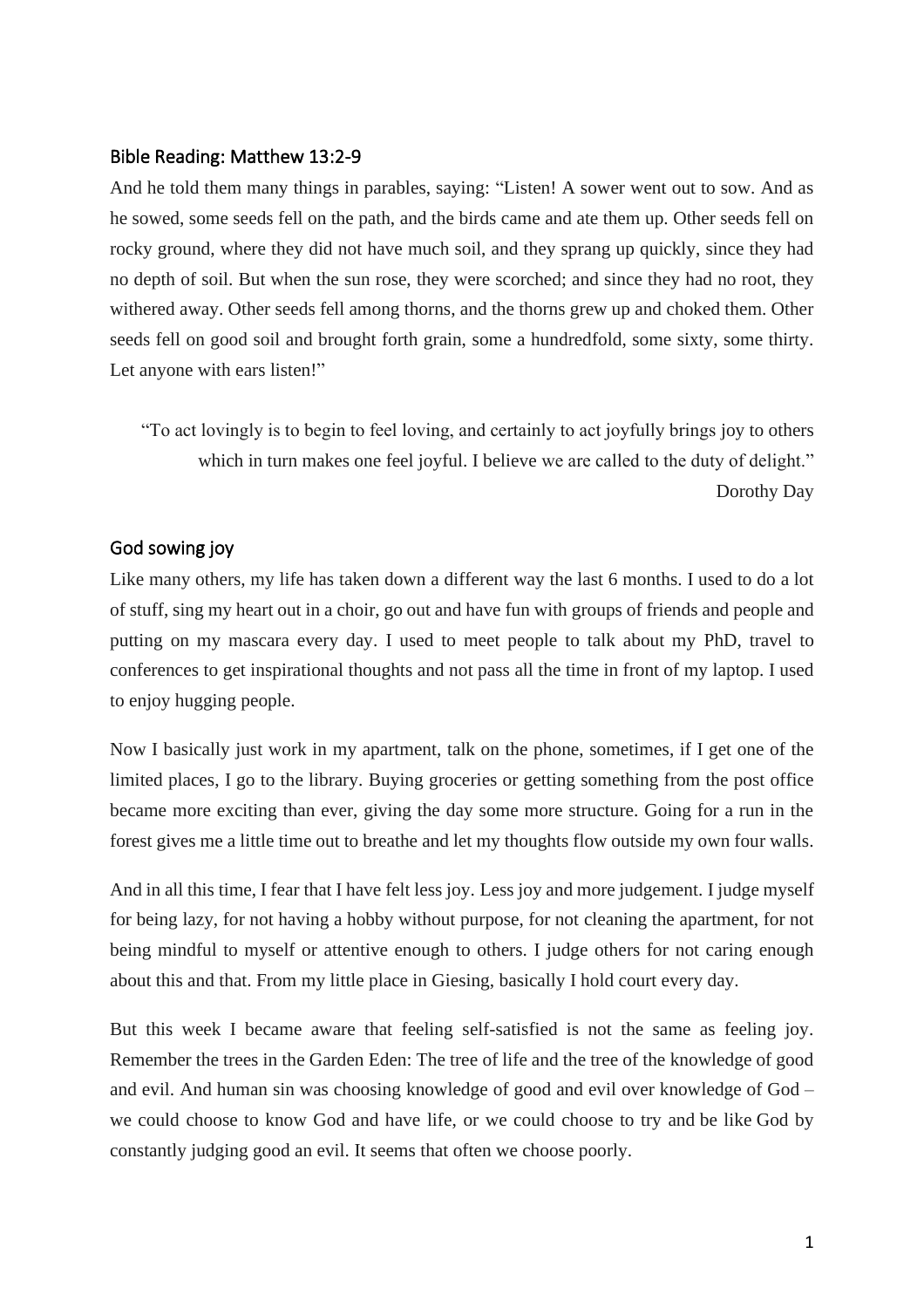Let me show you what I mean by that. Our Gospel reading today is about the Sower. Usually we may read this parable quickly as the parable of the judgement of the soil and not first as the parable of the Sower. But look, maybe the central thing about this parable isn't judgement at all, maybe it is joy – because again and again in the midst of this thorny and rocky and good world, God is sowing a life-giving Word. Just indiscriminately scattering it everywhere like God doesn't understand our rules.

The Word of the Lord brings good news to the poor, and comforts those who mourn. Whatever heals the brokenhearted, whatever opens prisons. The Word is whatever brings freedom to slaves, to former slaves and to the descendants of former slaves. God's Word liberates the world from the spiritual bondage of human bondage. God's Word is scattered all around us… joyfully scrawled on protest signs and seen in city streets and shopping stores. The Word of the Lord shines out of the corners of our broken hearts, it is spread in the laughter of the children.

And all this happens without *our* soil management, because we saw that it's not the parable of the judgement of the soil, but of the Sower. So maybe to focus on the playful and even ridiculous image of how God extravagantly sows the Word of the Kingdom, is to read the parable in joy instead of judgement. And isn't life just too short, too sacred and too important to leave joy out? Isn't the world too right all the time to forgo joy? Yet joy can so often be the thing I give up when being right seems more important. When the grief of what I lost seems so much bigger than the hope of what might happen in the future. We live in such a serious and a fearful time. A time when we wonder what place there is for joy.

Listen to some Words of the prophet Isaiah as he says: "For you shall go out in joy, and be led back in peace; the mountains and the hills before you shall burst into song, and all the trees of the field shall clap their hands. Instead of the thorn shall come up the cypress; instead of the brier shall come up the myrtle; and it shall be to the LORD for a memorial, for an everlasting sign that shall not be cut off." (Isaiah 55,12–13)

What a fantastical joyful image! And imagine, Isaiah wrote these words to the people in Babylonian exile – a people in a situation where they had lost everything they had ever known. So, it's not that Isaiah lacked analysis or did not perceive the gravity of this situation. It's not that Isaiah didn't see right and wrong… after all, he was a prophet. But sometimes it's not the job of the prophet to judge right and wrong, but to point God's people to joy. To remind us that our God delights in us. To remind us of our true home.

What would it be like to rather than judging the supposed imperfection of your body and mind, to experience the joy of being a beautiful perfect creation, made in the image of God? What